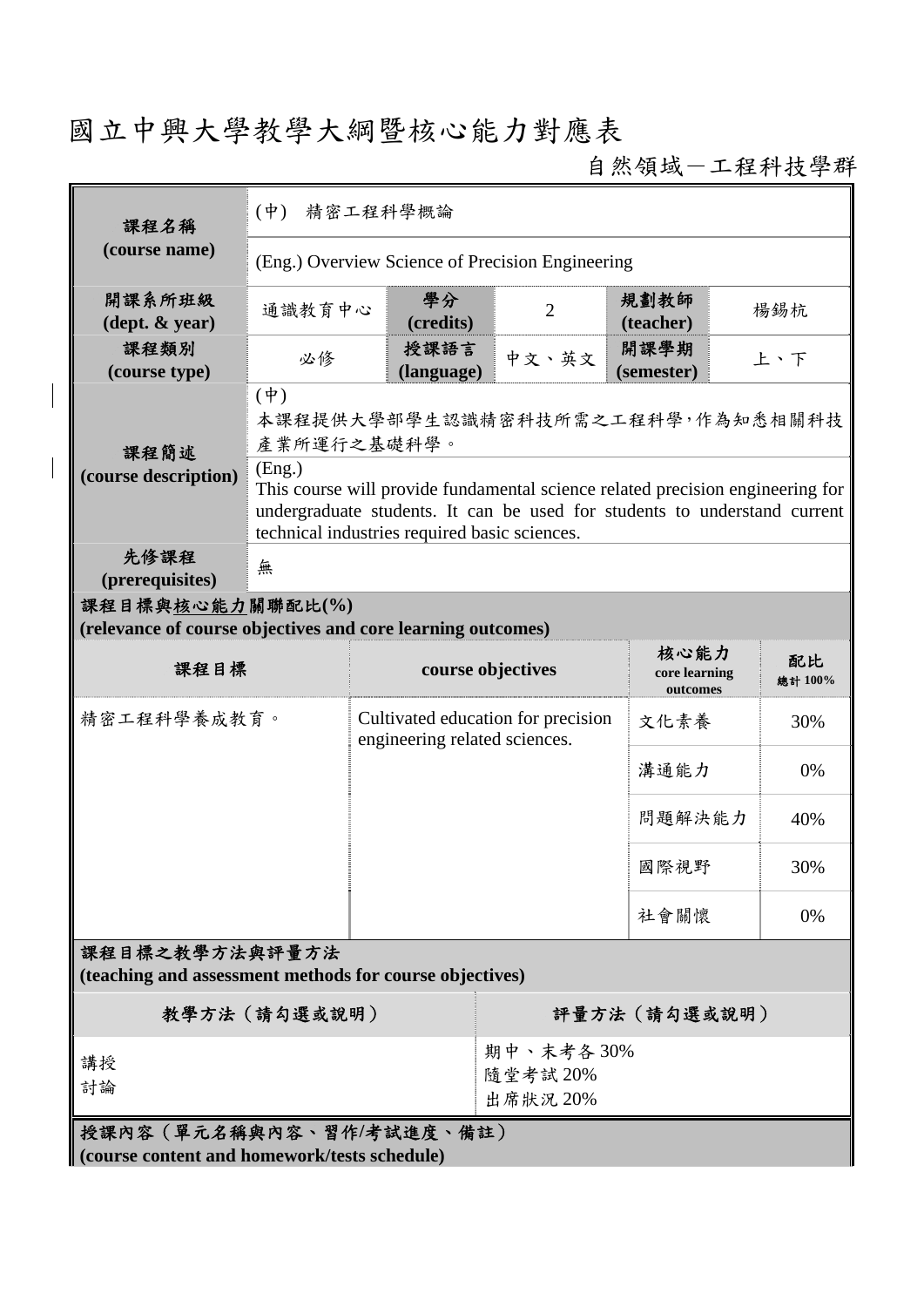1. 精密工程科學論述 2. 儀器精確度與誤差分析概述 3. 科技廠務概論 4. 微機電系統發展概要(隨堂測驗) 5. 黃光微影製程與實務 6. 薄膜技術(隨堂測驗) 7. 元件蝕刻製程與應用 8. 雷射加工與應用發展 9. 期中考 10. 微模具與元件應用 11. 微感測器與元件應用 12. 微光學元件(隨堂測驗) 13. 精密封裝與應用 14. 精密量測與物性測試 15. 微機電系統產品(隨堂測驗) 16. 微光機電系統應用 17. 奈米機電技術發展 18. 期末考

### 教科書與參考書目(書名、作者、書局、代理商、說明)

**(textbook & other references)**

S. D. Senturia, Microsystem Design, 2001, Kluwer Academic Publishing.

#### 課程教材(教師個人網址請列在本校內之網址)

**(teaching aids & teacher's website)** 

自編講義

課程輔導時間 **(office hours)**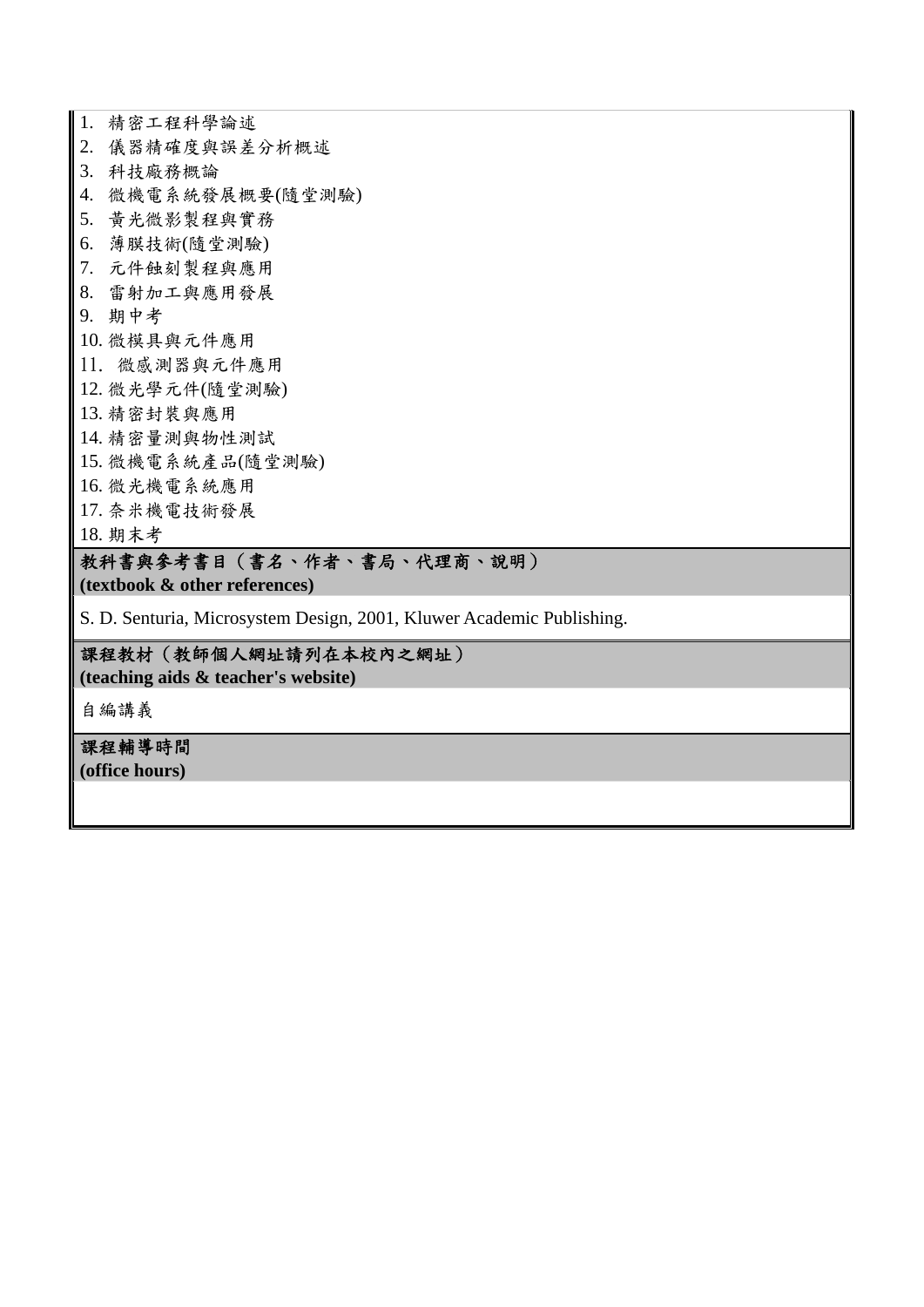## 國立中興大學教學大綱

自然科學領域-工程科技學群 社會科學領域-資訊與傳播學群

| 課程名稱                                                                            | $(\dot{\Psi})$<br>資訊科技、創意與生活                                                                                                                                                                                                                                                                                                                                                                                                                                                                                                                                                                                              |    |                                                          |                                |                                   |  |               |  |
|---------------------------------------------------------------------------------|---------------------------------------------------------------------------------------------------------------------------------------------------------------------------------------------------------------------------------------------------------------------------------------------------------------------------------------------------------------------------------------------------------------------------------------------------------------------------------------------------------------------------------------------------------------------------------------------------------------------------|----|----------------------------------------------------------|--------------------------------|-----------------------------------|--|---------------|--|
| (course name)                                                                   | (Eng.) Information Technology · Creativity and Life                                                                                                                                                                                                                                                                                                                                                                                                                                                                                                                                                                       |    |                                                          |                                |                                   |  |               |  |
| 開課系所班級<br>$(\text{dept.} \& \text{ year})$                                      | 通識教育中心                                                                                                                                                                                                                                                                                                                                                                                                                                                                                                                                                                                                                    |    | 學分<br>(credits)                                          | $\overline{2}$                 | 規劃教師<br>(teacher)                 |  | 廖宜恩           |  |
| 課程類別<br>(course type)                                                           | 必修                                                                                                                                                                                                                                                                                                                                                                                                                                                                                                                                                                                                                        |    | 授課語言<br>(language)                                       | 中文                             | 開課學期<br>(semester)                |  | 上、下           |  |
| 課程簡述<br>(course description)                                                    | (中)資訊科技的影響已經深入到人類社會的許多層面,創意的發想與資訊<br>科技也常互相激盪,創造出更多有趣的應用。本課程的目標,一方面介紹<br>資訊科技的發展趨勢及其對社會的影響,另一方面則從資訊科技的觀點,<br>介紹如何由創意的發想到創新的執行。<br>(Eng.)The applications of information technology have been deeply embraced<br>into our daily life. The interactions between computer science and other<br>disciplines including creative practices have also contributed to the evolution<br>of information technology. This course will introduce the trends of<br>information technology and their social impact. The process of creativity and<br>innovation will also be discussed from the viewpoint of information<br>technology. |    |                                                          |                                |                                   |  |               |  |
| 先修課程<br>(prerequisites)                                                         | 無                                                                                                                                                                                                                                                                                                                                                                                                                                                                                                                                                                                                                         |    |                                                          |                                |                                   |  |               |  |
| 課程目標與核心能力關聯配比(%)<br>(relevance of course objectives and core learning outcomes) |                                                                                                                                                                                                                                                                                                                                                                                                                                                                                                                                                                                                                           |    |                                                          |                                |                                   |  |               |  |
| 課程目標                                                                            |                                                                                                                                                                                                                                                                                                                                                                                                                                                                                                                                                                                                                           |    | course objectives                                        |                                | 核心能力<br>core learning<br>outcomes |  | 配比<br>總計 100% |  |
| 1.<br>讓學生了解資訊科技的發展<br>趨勢及其對社會的影響。                                               |                                                                                                                                                                                                                                                                                                                                                                                                                                                                                                                                                                                                                           |    | 1. Introduce the trends of<br>information technology and |                                | 文化素養                              |  | 20%           |  |
| 2.<br>從資訊科技的觀點,介紹如何                                                             |                                                                                                                                                                                                                                                                                                                                                                                                                                                                                                                                                                                                                           | 2. | their social impact.<br>Introduce the process of         |                                | 溝通能力                              |  | 30%           |  |
| 由創意的發想,到創新的執<br>行。                                                              |                                                                                                                                                                                                                                                                                                                                                                                                                                                                                                                                                                                                                           |    | the viewpoint of information<br>technology.              | creativity and innovation from | 問題解決能力                            |  | 50%           |  |
|                                                                                 |                                                                                                                                                                                                                                                                                                                                                                                                                                                                                                                                                                                                                           |    |                                                          |                                | 國際視野                              |  | 0%            |  |
|                                                                                 |                                                                                                                                                                                                                                                                                                                                                                                                                                                                                                                                                                                                                           |    |                                                          |                                | 社會關懷                              |  | 0%            |  |
| 課程目標之教學方法與評量方法<br>(teaching and assessment methods for course objectives)       |                                                                                                                                                                                                                                                                                                                                                                                                                                                                                                                                                                                                                           |    |                                                          |                                |                                   |  |               |  |